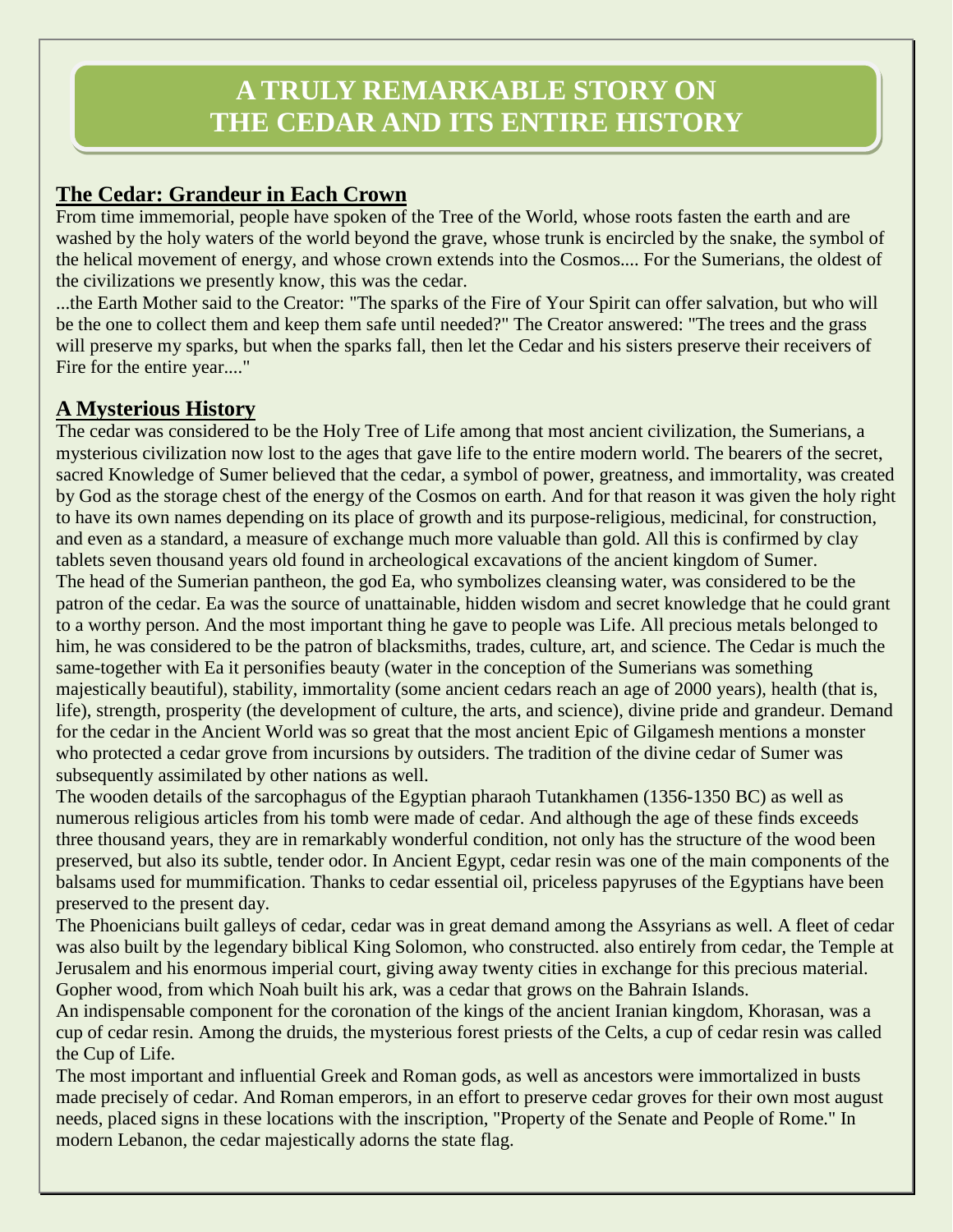## **Amazing Present**

Trees may justly be called special reservoirs of energy. The result of photosynthesis in the green portions of plants is the formation of carbohydrates, rich in energy, and the release of oxygen. Plants trap the energy of the sun and cosmos, transform it, and thereby provide for life on the planet.

Modern biologists have confirmed the ancient idea: the cedar has a soul. This amazing tree has the same biological rhythms as people. The cedar displays its activity not at precisely defined times, as do other trees, but depending on external circumstances. For example, on overcast days in the summer, it "wakes up" at 10:00 a.m., while on bright days it awakens with the dawn; there is a pause in its activity from 3:00 to 4:00 p.m. In the evening, the cedar is "active" until 11:00 p.m., and then "falls asleep" for the night. In the winter its life cycles are not suspended, as with other trees, it remains awake, but only "sleeps" much longer.

### **Medicinal Properties of the Cedar**

The curative properties of cedars have been known to medicine from the earliest times. Even the Sumerians used extracts, broths of cedar needles, as compresses and poultices. Modern scientific medicine, just as many more ancient teachings regarding health-Eastern, Tibetan, Vedic-confirm the great medicinal properties of the cedar. Literally everything in it-from its green needles to pieces of bark-is of benefit to people and the entire environment. Berries and all plants growing in cedar forests are richer in vitamins and provitamins than those growing in other forests. This can be explained by the fact that the bactericides and fungicides of the cedar actively contribute to the formation in plants and fruits of vitamins and other biologically active substances. Bactericides and fungicides have a beneficial effect on people as well, first and foremost on the nervous and cardiovascular systems, and respiratory organs.

The bactericidal and fungicidal properties of the cedar are amazing: the air in a cedar forest is practically free of pathogenic microbes. Over a twenty-four hour period, a hectare of these coniferous giants emits more than 30 kg of airborne organic substances, which have an immense bactericidal strength. In the opinion of researchers, this quantity of bactericides and fungicides is sufficient to render all the pathogenic microbes in a large city harmless. In the interaction of the cedar's bactericides and fungicides with ozone (O3), the ozone molecules are activated, and their energy increases threefold in comparison with a normal molecule of oxygen. Thus, ozonides (O3-), which possess great bactericidal and medicinal properties, are continually formed in the air of cedar forests. In addition, the cedar's bactericides and fungicides increase the air's content of light negative ions, exerting a regulating influence on living cells and tissues, and making harmonious connections with all processes occurring both in the human organism as a whole, as well as each individual cell. Even among ancient medical practices (Eastern, Tibetan, Vedic), natural Siberian cedar essential oil was known as an effective remedy in bronchitis and infections of the urogenital system.

In modern aroma therapy, natural cedar tree essential oil is also used in infectious diseases of the respiratory tract, and has a successful anti-inflammatory, alleviating, and expectorant effect on the respiratory organs; it eliminates bronchospasms (including asthmatic bronchospasms), eliminates coughing fits, reduces edema of the mucous nasopharynx. It is a powerful substance for strengthening immunity: for a cold it is used effectively in mixtures for massages, baths, and inhalations. Because of its great bactericidal properties with respect to microorganisms, fungi, and viruses, natural cedar tree essential oil is widely and successfully used in infectious inflammatory diseases of the bladder and ureters, and also in the treatment of gynecological diseases.

Natural cedar tree essential oil is an excellent substance for maintaining the tonicity of the vessels and strengthening their walls: it increases blood exchange, has a stimulating effect on the cardiovascular system as a whole, especially in physical loads, it improves the conductivity processes in the myocardium, eliminates functional disturbances of cardiac rhythm. It is helpful in disorders such as varicose veins, cowperitis, and hemorrhoids.

In dentistry, cedar tree essential oil is used effectively in toothaches, paradontosis, and other diseases of the oral cavity.

In rheumatism, osteochondrosis, and arthritis, it eliminates pain and inflammation of the joints. It is successfully used in neuralgia and muscles strains.

The warm, woody resinous aroma of the cedar tree increases the adaptational capabilities of people to changes in the environment-it is recommended to inhale the aroma of the cedar in cases of weather affective disorders,